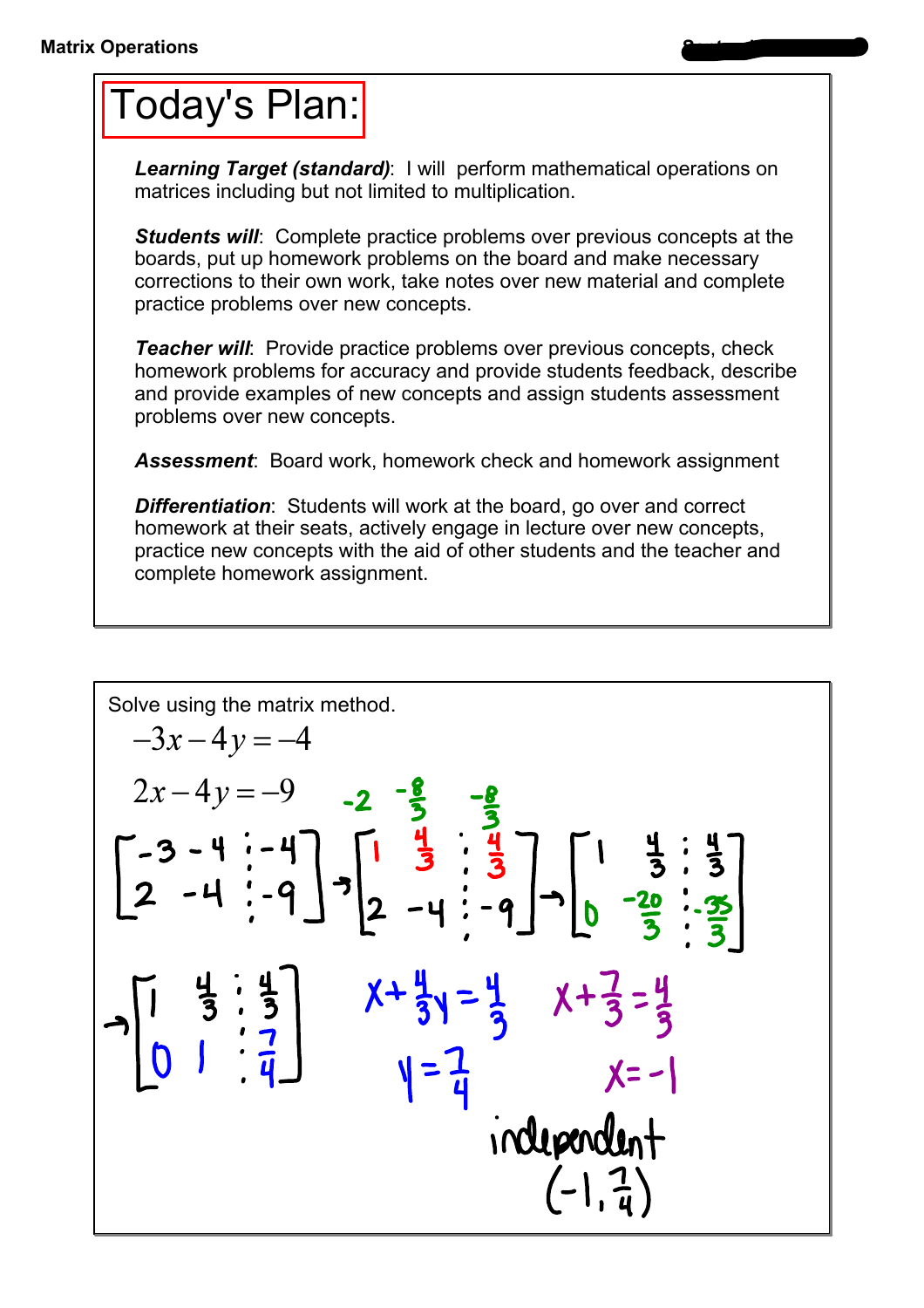Solve using the matrix method.  
\n
$$
\begin{bmatrix}\n3x + 6y - 3z = 18 \\
-y - 6z = 3\n\end{bmatrix}
$$
\n
$$
\begin{bmatrix}\n3x + 3y + 5z = -15 \\
-3 & -9 \\
1 & 3 & 5 \\
0 & -1 & -6 \\
1 & 3 & 5\n\end{bmatrix}
$$
\n
$$
\begin{bmatrix}\n1 & 3 & 5 \\
0 & -1 & -6 \\
3 & 6 & -3\n\end{bmatrix}
$$
\n
$$
\begin{bmatrix}\n1 & 3 & 5 \\
0 & -1 & -6 \\
3 & 6 & -3\n\end{bmatrix}
$$
\n
$$
\begin{bmatrix}\n1 & 3 & 5 \\
0 & -1 & -6 \\
0 & -3 & -18 \\
0 & -3 & -18\n\end{bmatrix}
$$
\n
$$
\begin{bmatrix}\n1 & 3 & 5 \\
0 & 1 & 6 \\
0 & -3 & -18 \\
0 & 0 & 0\n\end{bmatrix}
$$
\n
$$
\begin{bmatrix}\n1 & 3 & 5 \\
0 & -1 & 6 \\
0 & -3 & -18 \\
0 & 0 & 0\n\end{bmatrix}
$$
\n
$$
\begin{bmatrix}\n1 & 3 & 5 \\
0 & -1 & 6 \\
0 & -3 & -18 \\
0 & 0 & 0\n\end{bmatrix}
$$
\n
$$
\begin{bmatrix}\n1 & 3 & 5 \\
0 & -1 & 6 \\
0 & 0 & 0\n\end{bmatrix}
$$
\n
$$
\begin{bmatrix}\n1 & 3 & 5 \\
0 & -1 & 5 \\
0 & 0 & 0\n\end{bmatrix}
$$
\n
$$
\begin{bmatrix}\n1 & 3 & 5 \\
0 & 1 & 6 \\
0 & 0 & 0\n\end{bmatrix}
$$
\n
$$
\begin{bmatrix}\n1 & 3 & 5 \\
0 & 1 & 6 \\
0 & 0 & 0\n\end{bmatrix}
$$
\n
$$
\begin{bmatrix}\n1 & 3 & 5 \\
0 & 1 & 6 \\
0 & 0 & 0\n\end{bmatrix}
$$
\n
$$
\begin{bmatrix}\n1 & 3 & 5 \\
0 & 1 & 6 \\
0 & 0 & 0\n\end{bmatrix}
$$
\n
$$
\begin{bmatrix}\n1 & 3 & 5 \\
0 & 1 & 6 \\
0 & 0 & 0\n\end{bmatrix}
$$
\n
$$
\begin{bmatrix}\n1 & 3 & 5 \\
0 &
$$

Matrix Addition: 
$$
dimusions
$$
 must match  $A = \begin{bmatrix} 3 & 3 & 3 \\ 4 & 0 & -3 \\ -2 & 1 & 5 \end{bmatrix}$   $B = \begin{bmatrix} 6 & 6 & 9 \\ 4 & -6 & -5 \\ 0 & 7 & 2 \end{bmatrix}$  3 × 3  
\n $A + B = \begin{bmatrix} 5 & 8 & 10 \\ 8 & -6 & -8 \\ -2 & 8 & 7 \end{bmatrix}$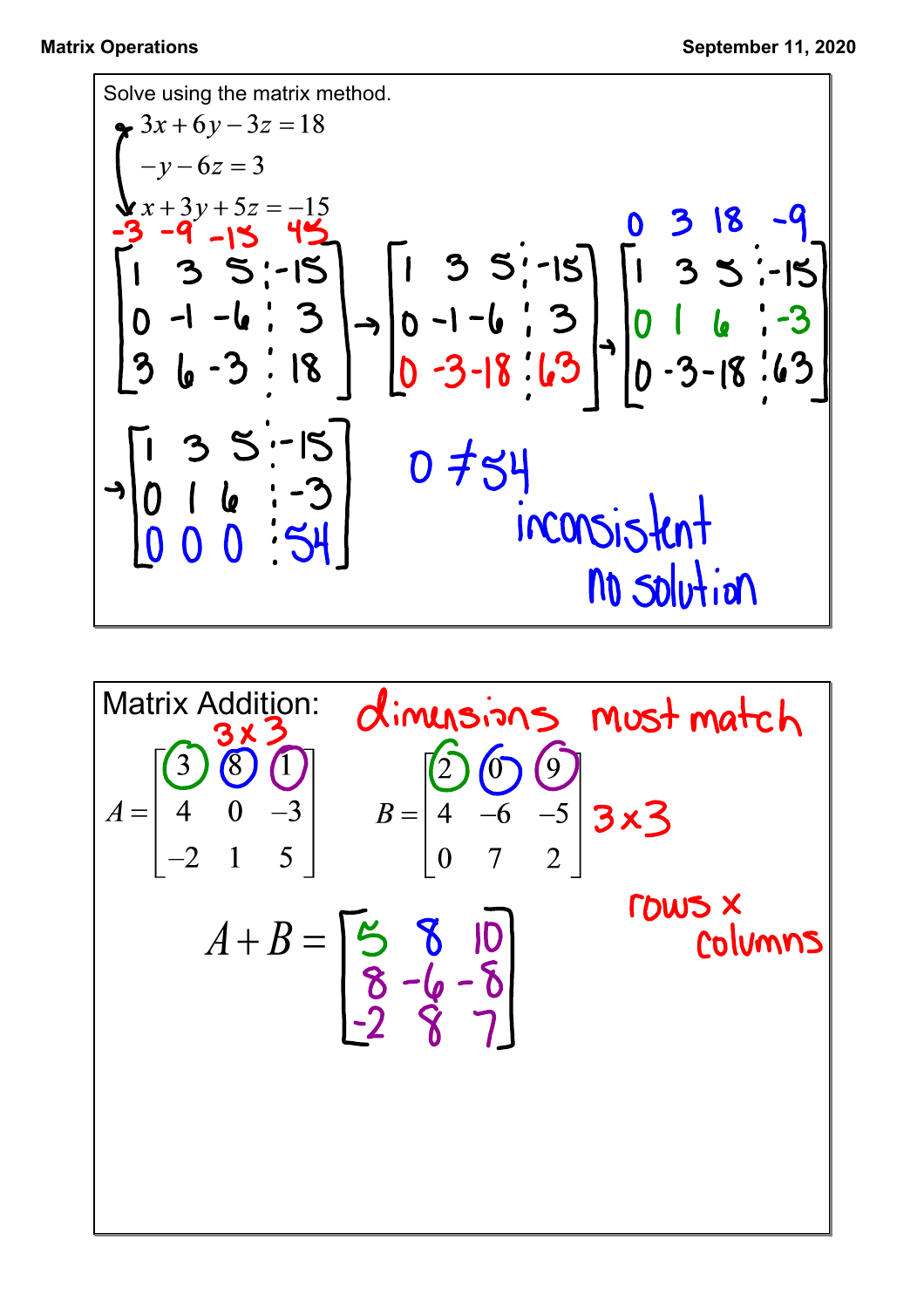When the rows and columns of a matrix are switched to create a new matrix it is called the transpose of the matrix.



If 
$$
M = \begin{bmatrix} 3 & 1 & 5 \\ 4 & 0 & -2 \end{bmatrix}
$$
 Scalar Multiplication  
\n
$$
\begin{bmatrix} 2M = \begin{bmatrix} 6 & 2 & 10 \\ 8 & 0 & -4 \end{bmatrix}
$$
\nScalar  
\n**S** 0  $-4$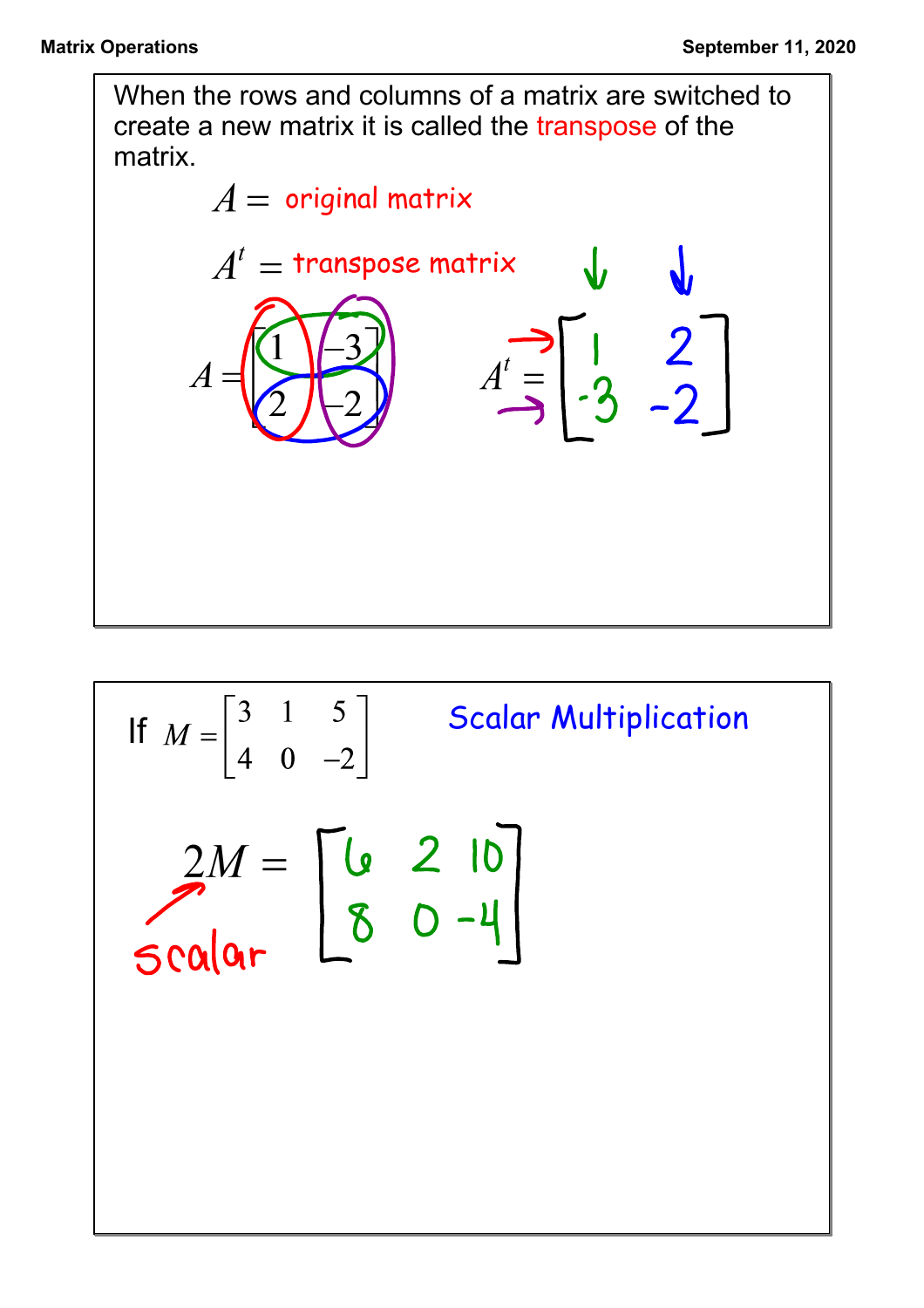

*A* is a 2 x 4 matrix, *B* is a 4 x 3 matrix, and *C* is a 3 x 4 matrix. Determine the dimensions of the indicated product matrix, if the product can be formed.

BC = 
$$
(4 \times 3)(3 \times 4) = 4 \times 4
$$
 \*matrix  
\nCB =  $(3 \times 4)(\frac{1}{4} \times 3) = 3 \times 3$  is not  
\n $A(BC) = (2 \times 4)(4 \times 4) = 2 \times 4$   
\n $A(CB) = (2 \times 4)(3 \times 3) = m + \text{possible}$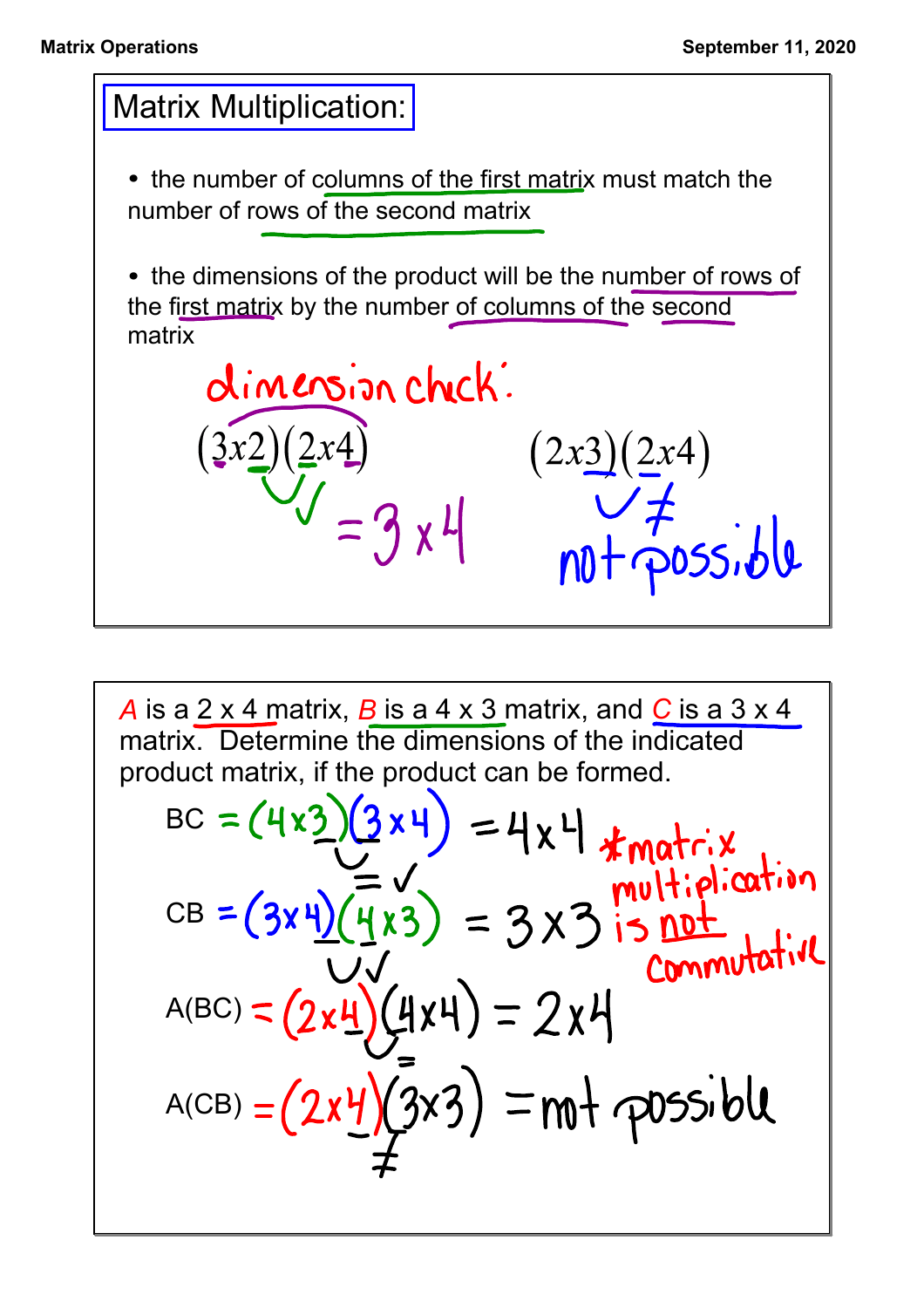